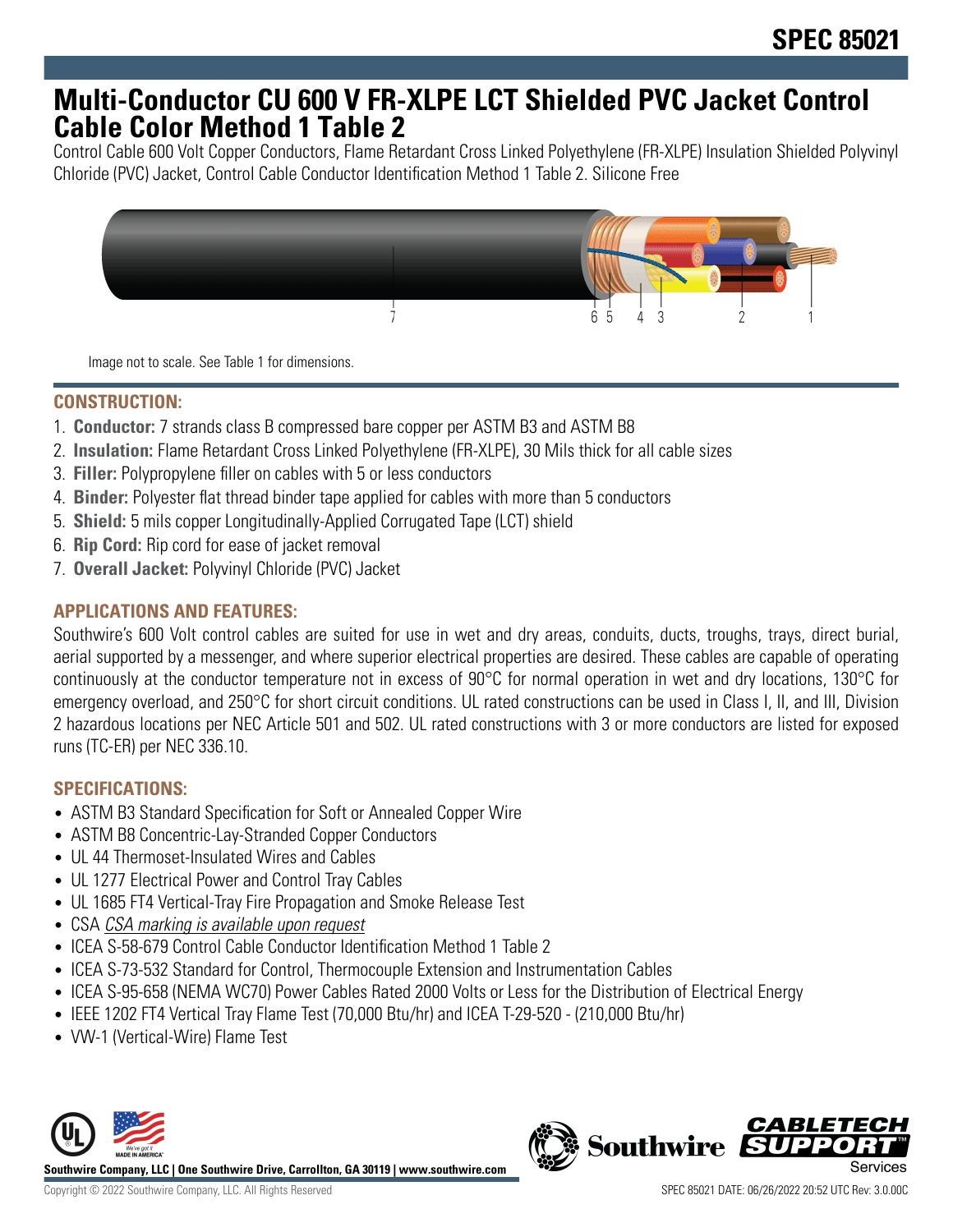#### **SAMPLE PRINT LEGEND:**

#### UL Listed

SOUTHWIRE {UL} XX AWG X/C FRXLP SHIELDED TYPE TC 600V PVC SUN. RES. DIRECT BURIAL YEAR{SEQUENTIAL FOOTAGE MARKS} SEQ FEET

#### Non UL Listed

SOUTHWIRE XX AWG X/C FRXLP SHIELDED TYPE TC 600V PVC SUN. RES. DIRECT BURIAL YEAR{SEQUENTIAL FOOTAGE MARKS} SEQ FEET



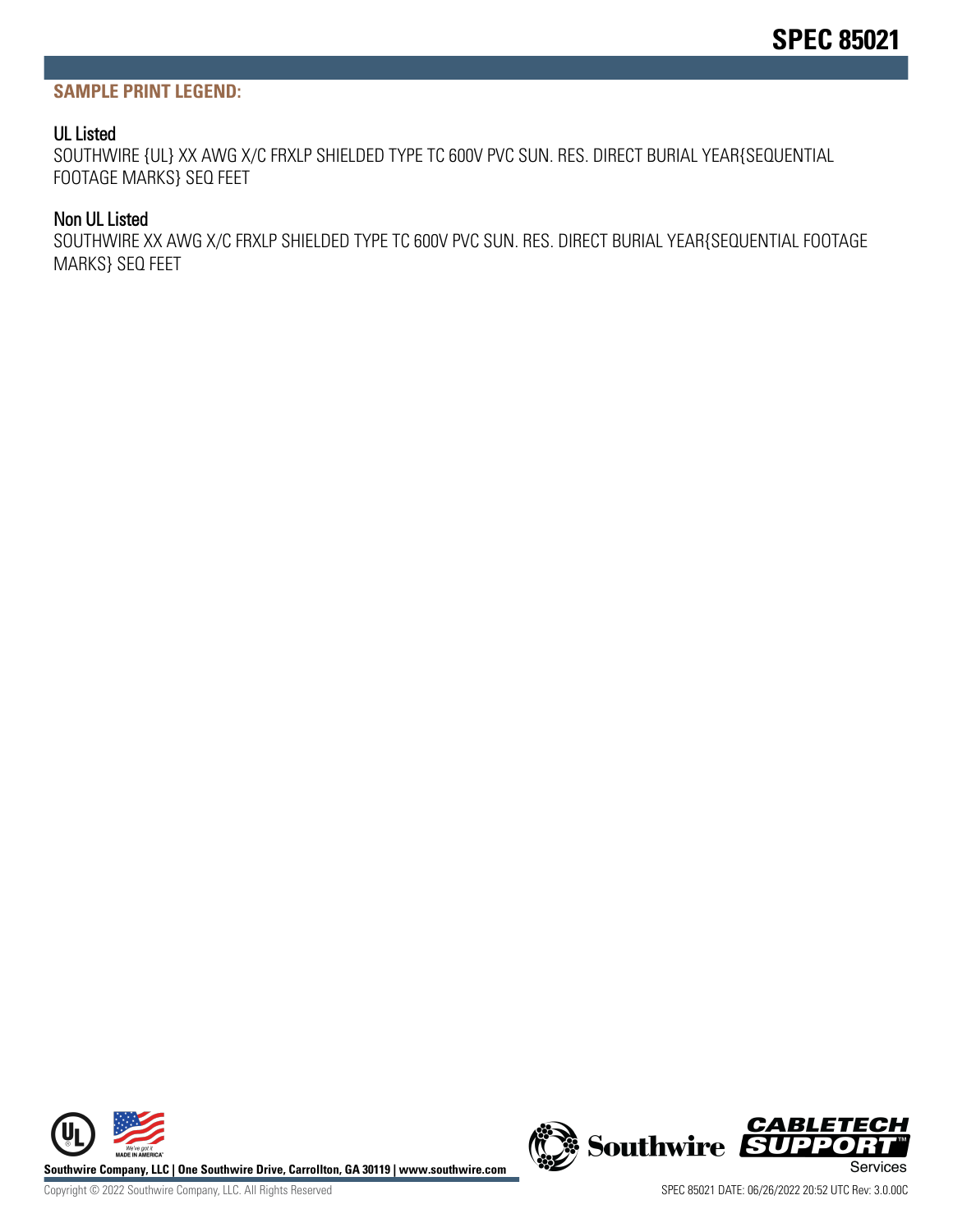## **Table 1 – Physical and Electrical Data**

|               |                                  | Stock Cond. Cond.<br>Number Size Number | Diameter<br>Over<br>Cond. | Insul.   | <b>Thickness Thickness</b>                                                             |                |               |                                  | <b>DC</b>                   | AC<br>Jacket Approx. Copper Approx. Resistance Resistance Bending Ampacity<br>Thickness OD Weight Weight @ 25°C @ 90°C Radius At 60°C * | Min        |                  | Allowable Allowable Allowable<br>Ampacity<br>$75^{\circ}$ C $*$ | Ampacity<br>$90^{\circ}$ C *                 |
|---------------|----------------------------------|-----------------------------------------|---------------------------|----------|----------------------------------------------------------------------------------------|----------------|---------------|----------------------------------|-----------------------------|-----------------------------------------------------------------------------------------------------------------------------------------|------------|------------------|-----------------------------------------------------------------|----------------------------------------------|
|               | AWG                              | No.                                     | $\frac{1}{2}$ inch        | mil      | mil                                                                                    | inch           | $\mathsf{lb}$ | $\mathsf{lb}$<br>/1000ft /1000ft | $\overline{\Omega}$ /1000ft | $\Omega/1000$ ft                                                                                                                        | inch       | Amp              | Amp                                                             | Amp                                          |
| <b>14 AWG</b> |                                  |                                         |                           |          |                                                                                        |                |               |                                  |                             |                                                                                                                                         |            |                  |                                                                 |                                              |
| TBA           | 14                               | 2                                       | 0.070                     | 30       | 45                                                                                     | 0.349          | 26            | 68                               | 2.630                       | 3.288                                                                                                                                   | 1.4        | 15               | 15                                                              | 15                                           |
| TBA           | 14                               | 3                                       | 0.070                     | 30       | 45                                                                                     | 0.370          | 38            | 87                               | 2.630                       | 3.288                                                                                                                                   | 1.5        | 15               | 15                                                              | 15                                           |
| 604059^       | 14                               | 4                                       | 0.070                     | 30       | 45                                                                                     | 0.403          | 51            | 109                              | 2.630                       | 3.288                                                                                                                                   | 1.6        | 14               | 15                                                              | 15                                           |
| TBA           | 14                               | 5                                       | 0.070                     | 30       | 45                                                                                     | 0.440          | 64            | 132                              | 2.630                       | 3.288                                                                                                                                   | 1.8        | 14               | 15                                                              | 15                                           |
| TBA           | 14                               | 6                                       | 0.070                     | 30       | 45                                                                                     | 0.479          | 77            | 155                              | 2.630                       | 3.288                                                                                                                                   | 1.9        | 14               | 15                                                              | 15                                           |
| 604057^       | 14                               | $\overline{7}$                          | 0.070                     | 30       | 45                                                                                     | 0.479          | 90            | 171                              | 2.630                       | 3.288                                                                                                                                   | 1.9        | 12               | 15                                                              | 15                                           |
| TBA           | 14                               | 8                                       | 0.070                     | 30       | 45                                                                                     | 0.519          | 102           | 195                              | 2.630                       | 3.288                                                                                                                                   | 2.1        | 12               | 15                                                              | 15                                           |
| <b>TBA</b>    | 14                               | 9                                       | 0.070                     | 30       | 60                                                                                     | 0.588          | 115           | 236                              | 2.630                       | 3.288                                                                                                                                   | 2.4        | 12               | 15                                                              | 15                                           |
| TBA           | 14                               | 10                                      | 0.070                     | 30       | 60                                                                                     | 0.638          | 128           | 266                              | 2.630                       | 3.288                                                                                                                                   | 2.6        | 9                | 11                                                              | 12                                           |
| 604056^       | 14                               | 12                                      | 0.070                     | 30       | 60                                                                                     | 0.659          | 154           | 303                              | 2.630                       | 3.288                                                                                                                                   | 2.6        | $\boldsymbol{9}$ | 11                                                              | 12                                           |
| TBA           | 14                               | 15                                      | 0.070                     | 30       | 60                                                                                     | 0.730          | 192           | 371                              | 2.630                       | 3.288                                                                                                                                   | 2.9        | 9                | 11                                                              | 12                                           |
| <b>TBA</b>    | 14                               | 19                                      | 0.070                     | 30       | 60                                                                                     | 0.768          | 243           | 446                              | 2.630                       | 3.288                                                                                                                                   | 3.1        | $\boldsymbol{9}$ | 11                                                              | 12                                           |
| TBA           | 14                               | 20                                      | 0.070                     | 30       | 60                                                                                     | 0.808          | 256           | 475                              | 2.630                       | 3.288                                                                                                                                   | 3.2        | 9                | 11                                                              | 12                                           |
| <b>TBA</b>    | 14                               | 25                                      | 0.070                     | 30       | 80                                                                                     | 0.937          | 320           | 619                              | 2.630                       | 3.288                                                                                                                                   | 3.7        | 8                | $\boldsymbol{9}$                                                | 11                                           |
| TBA           | 14                               | 30                                      | 0.070                     | 30       | 80                                                                                     | 0.991          | 384           | 719                              | 2.630                       | 3.288                                                                                                                                   | 4.0        | 8                | 9                                                               | 11                                           |
| TBA           | 14                               | 37                                      | 0.070                     | 30       | 80                                                                                     | 1.067          | 474           | 862                              | 2.630                       | 3.288                                                                                                                                   | 5.3        | $\overline{7}$   | $\, 8$                                                          | 10                                           |
|               |                                  |                                         |                           |          |                                                                                        |                |               | 12 AWG                           |                             |                                                                                                                                         |            |                  |                                                                 |                                              |
| <b>TBA</b>    | 12                               | $\mathbf{2}$                            | 0.087                     | 30       | 45                                                                                     | 0.384          | 41            | 90                               | 1.660                       | 2.075                                                                                                                                   | 1.5        | 20               | 20                                                              | 20                                           |
| TBA           | 12                               | 3                                       | 0.087                     | 30       | 45                                                                                     | 0.408          | 61            | 118                              | 1.660                       | 2.075                                                                                                                                   | 1.6        | 20               | 20                                                              | 20                                           |
| <b>TBA</b>    | 12                               | 4                                       | 0.087                     | 30       | 45                                                                                     | 0.445          | 81            | 148                              | 1.660                       | 2.075                                                                                                                                   | 1.8        | 16               | 20                                                              | 20                                           |
| TBA           | 12                               | 5                                       | 0.087                     | 30       | 45                                                                                     | 0.487          | 102           | 181                              | 1.660                       | 2.075                                                                                                                                   | 1.9        | 16               | 20                                                              | 20                                           |
| <b>TBA</b>    | 12                               | 6                                       | 0.087                     | 30       | 45                                                                                     | 0.532          | 122           | 214                              | 1.660                       | 2.075                                                                                                                                   | 2.1        | 16               | 20                                                              | 20                                           |
| TBA           | 12                               | 7                                       | 0.087                     | 30       | 45                                                                                     | 0.532          | 143           | 237                              | 1.660                       | 2.075                                                                                                                                   | 2.1        | 14               | 17                                                              | 20                                           |
| <b>TBA</b>    | 12                               | 8                                       | 0.087                     | 30       | 60                                                                                     | 0.607          | 163           | 288                              | 1.660                       | 2.075                                                                                                                                   | 2.4        | 14               | 17                                                              | 20                                           |
| TBA           | 12                               | 9                                       | 0.087                     | 30       | 60                                                                                     | 0.651          | 183           | 324                              | 1.660                       | 2.075                                                                                                                                   | 2.6        | 14               | 17                                                              | 20                                           |
| TBA           | 12                               | 10                                      | 0.087                     | 30       | 60                                                                                     | 0.709          | 204           | 365                              | 1.660                       | 2.075                                                                                                                                   | 2.8        | 10               | 12                                                              | 15                                           |
| 624457^       | 12                               | 12                                      | 0.087                     | 30       | 60                                                                                     | 0.732          | 244           | 419                              | 1.660                       | 2.075                                                                                                                                   | 2.9        | 10               | 12                                                              | 15                                           |
| TBA<br>TBA    | 12<br>12                         | 15                                      | 0.087                     | 30       | 60                                                                                     | 0.813          | 305           | 516                              | 1.660                       | 2.075                                                                                                                                   | 3.3        | 10               | 12                                                              | 15                                           |
|               | 12                               | 19                                      | 0.087                     | 30       | 80                                                                                     | 0.896          | 387           | 657                              | 1.660                       | 2.075                                                                                                                                   | 3.6        | 10               | 12                                                              | 15                                           |
| TBA<br>TBA    | 12                               | 20<br>25                                | 0.087<br>0.087            | 30<br>30 | 80<br>80                                                                               | 0.942<br>1.043 | 407<br>509    | 699<br>860                       | 1.660<br>1.660              | 2.075<br>2.075                                                                                                                          | 3.8<br>5.2 | 10<br>9          | 12<br>11                                                        | 15<br>13                                     |
| TBA           | 12                               | 30                                      | 0.087                     | 30       | 80                                                                                     | 1.104          | 611           | 1005                             | 1.660                       | 2.075                                                                                                                                   | 5.5        | $\boldsymbol{9}$ | 11                                                              | 13                                           |
| TBA           | 12                               | 37                                      | 0.087                     | $30\,$   | 80                                                                                     | 1.191          | 753           | 1211                             | 1.660                       | 2.075                                                                                                                                   | 6.0        | 8                | 10                                                              | 12                                           |
|               |                                  |                                         |                           |          |                                                                                        |                |               | <b>10 AWG</b>                    |                             |                                                                                                                                         |            |                  |                                                                 |                                              |
| 629383^       | 10                               | $\overline{2}$                          | 0.111                     | 30       | 45                                                                                     | 0.431          | 65            | 124                              | 1.040                       | 1.300                                                                                                                                   | 1.7        | 30               | 30                                                              | 30                                           |
| TBA           | 10                               | 3                                       | 0.111                     | 30       | 45                                                                                     | 0.459          | 97            | 165                              | 1.040                       | 1.300                                                                                                                                   | 1.8        | 30               | 30                                                              | 30                                           |
| 604091^       | 10                               | 4                                       | 0.111                     | 30       | 45                                                                                     | 0.502          | 130           | 210                              | 1.040                       | 1.300                                                                                                                                   | 2.0        | 24               | 28                                                              | 30                                           |
| 629381^       | 10                               | 5                                       | 0.111                     | 30       | 60                                                                                     | 0.581          | 162           | 273                              | 1.040                       | 1.300                                                                                                                                   | 2.3        | 24               | 28                                                              | 30                                           |
| 620886        | 10                               | 3                                       | 0.111                     | 30       | 60                                                                                     | 0.589          | 136           | 251                              | 1.040                       | 1.353                                                                                                                                   | 7.1        | 30               | 35                                                              | 40                                           |
|               |                                  |                                         |                           |          |                                                                                        |                |               |                                  |                             |                                                                                                                                         |            |                  |                                                                 |                                              |
|               |                                  |                                         |                           |          |                                                                                        |                |               |                                  |                             |                                                                                                                                         |            |                  |                                                                 | <b>CABLETECH</b><br>Southwire <b>SUPPORT</b> |
|               | We've got it<br>MADE IN AMERICA" |                                         |                           |          |                                                                                        |                |               |                                  |                             |                                                                                                                                         |            |                  |                                                                 |                                              |
|               |                                  |                                         |                           |          | Southwire Company, LLC   One Southwire Drive, Carrollton, GA 30119   www.southwire.com |                |               |                                  |                             |                                                                                                                                         |            |                  |                                                                 | Services                                     |